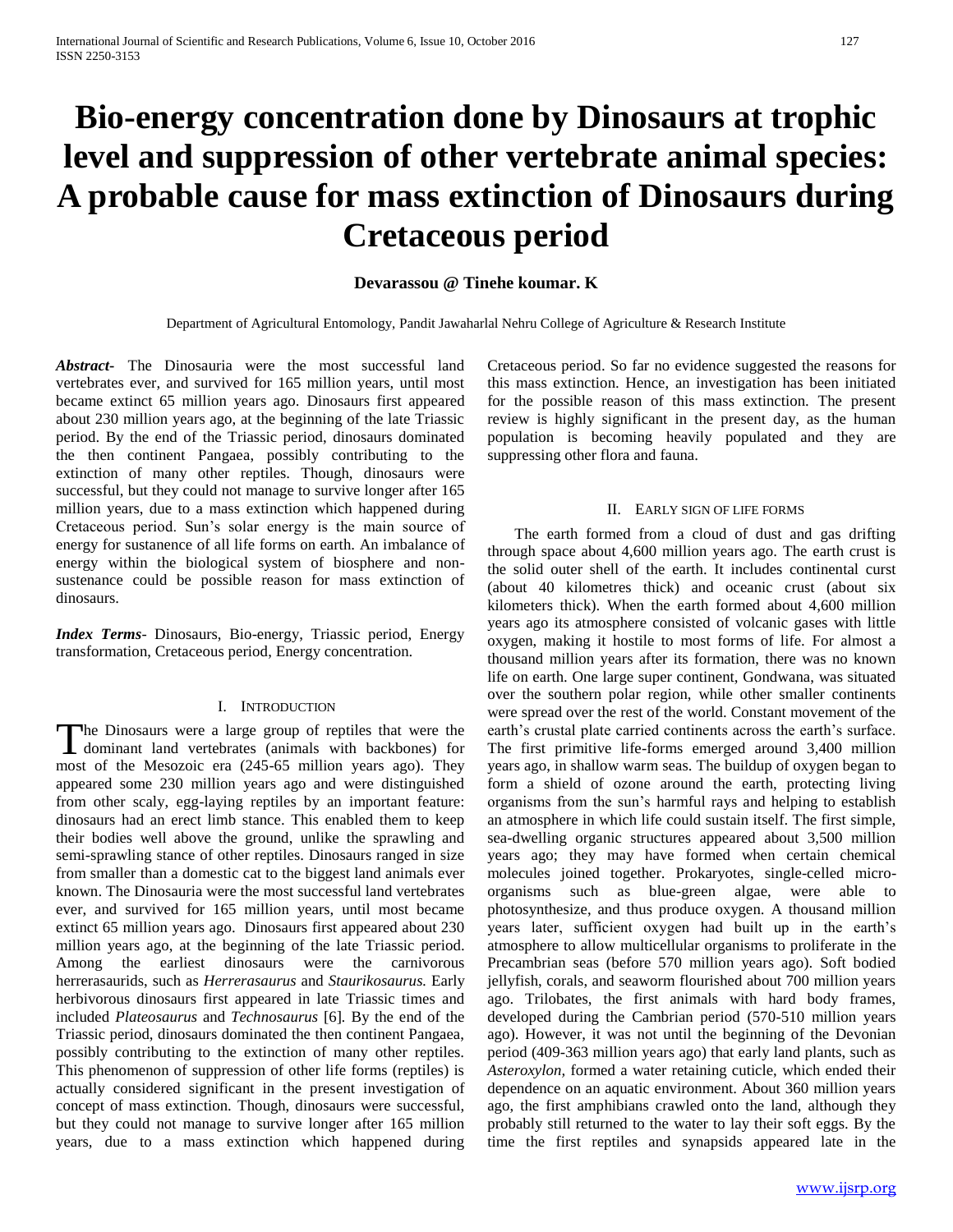Carboniferous, animals with backbones had become fully independent of water [6]. Over a period, gradually many complex life forms were originated in marine, aquatic and terrestrial ecosystem. Whether it is aquatic or marine or terrestrial ecosystem, life forms needs energy to grow, reproduce, make flight, walk, run *etc*. The concept of dynamic bioenergetics and budgeting was put forth by S.A.L.M. Kooijman during 1993 [7]. According to this theory, every living organism on planet earth needs energy for their survival. During, entire life cycle these life forms need energy till death in the form of food. Hence, biological system on earth crust was structured in such a way that all living organisms should be nourished by the basic producer – the autotrophs *i.e* plants in case of terrestrial ecosystem and diatoms as primary producers in case of marine ecosystem. The theory of bioenergetics and transformation says that energy which is trapped by the autotrophs like plants by the process of photosynthesis is the primary source of energy which is responsible for the sustenance of all other life forms on earth crust. With this perspective a review has been made to substantiate the reasons for mass extinction of dinosaurs during cretaceous period.

## **Triassic Period:**

 The Triassic period (250-200 million years ago) marked the beginning of what is known as the Age of the Dinosaurs (the Mesozoic era). During this period, the present-day continents were massed together, forming one huge continent known as Pangaea. This land-mass experienced extremes of climate, with lush green areas around the coast or by lakes and rivers, and arid deserts in the interior. The only forms of plant life were nonflowering plants, such as conifers, ferns, cycads, and ginkgos; flowering plants had not yet evolved. The principal forms of animal life included diverse, often gigantic, amphibians, rhynchosaurs ("beaked lizards"), and primitive crocodilians. Dinosaurs first appeared about 230 million years ago, at the beginning of the late Triassic period. Among the earliest dinosaurs were the carnivorous (flesh eating) herrerasaurids, such as *Herrerasaurus* and *Staurikosaurus.* Early herbivorous (Plant eating) dinosaurs first appeared in late Triassic times and included *Plateosaurus* and *Technosaurus.* By the end of the Triassic period, dinosaurs dominated Pangaea, possibly contributing to the extinction of many other reptiles [6].

## **Jurassic Period:**

 The Jurassic period, the middle part of the Mesozoic era, lasted from 199 to 145 million years ago. During Jurassic times, the land-mass of Pangaea broke up into the continents of Gondwana and Laurasia, and sea-levels rose, flooding areas of lower land. The Jurassic climate was warm and moist. Plants such as ginkgos, horsetails, and conifers thrived, and giant redwood trees appeared, as did the first flowering plants. The abundance of plant food coincided with the proliferation of herbivorous (plant eating) dinosaurs, such as the large sauropods (e.g., *Diplodocus*) and stegosaurs (e.g., Stegosaurus). Carnivorous (flesh eating) dinosaurs, such as *Compsognathus*  and *Allosaurus,* also flourished by hunting the many animals that existed -among the other dinosaurs. Further Jurassic animals included shrew-like mammals, and pterosaurs (flying reptiles), as well as plesiosaurs and ichthyosaurs (both marine reptiles) [6].

#### **Creataceous period:**

 The Mesozoic era ended with the Cretaceous period, which lasted from 146 to 65 million years ago. During this period, Gondwana and Laurasia were breaking up into smaller landmasses that more closely resembled the modern continents. The climate remained mild and moist but the seasons became more marked. Flowering plants, including deciduous trees, replaced many cycads, seed ferns, and conifers. Animal species become more varied, with the evolution of new mammals, insects, fish, crustaceans, and turtles. Dinosaurs evolved into a wide variety of species during Cretaceous times; more than half of all known dinosaurs-including *Iguanodon, Deinonychus, Tyrannosaurus*  and *Hypsilphodon*-lived during this period. At the end of the Cretaceous period, however, most dinosaurs became extinct. The reason for this mass extinction is unknown but it is thought to have been caused by climate changes due to either a catastrophic meteor impact with the Earth or extensive volcanic eruptions [6]. Hence, nature has selected dinosaurs to make them extinct. So, this article is to find out the reason for selection of dinosaurs being mass extinct. The concept of mass extinction is entirely different from that of extinction of single species over a period. For example today's Tiger population around the world is considered to be an endangered species *i.e.* it is going to get extinct. The reason for extinction of Tiger population would be loss of habitat, poaching, lower reproductive potential and solitary behavior. But whereas mass extinction process done by nature would be made to completely vanish some group of animals, which sought to consume more biological energy leading to suppression of other flora and fauna. During this mass extinction process, the dominant non-flowering plants were almost lost along with the dinosaurs. It is believed that the reason for selection of animal species to be extinct may be evading the rules of nature or deviating from the sustenance of biological system on earth crust. Sun is the main energy source for all life forms on earth. In this regard, Sun's light energy is transformed into biological energy by the photosynthetic autotrophs.

#### **Forms of energy:**

 The word energy was derives from the Ancient Greek word 'energeia' which means activity and operation, which possibly appears for the first time in the work of Aristotle [1].The total energy of a system can be subdivided and classified in various ways. For example, classical mechanics distinguishes between kinetic energy, which is determined by an object's movement through space, and potential energy, which is a function of the position of an object within a field. It may also be convenient to distinguish gravitational energy, thermal energy and several types of nuclear energy, electric energy and magnetic energy, among others. Many of these classifications overlap; for instance, thermal energy usually consists partly of kinetic and partly of potential energy.

 Some types of energy are a varying mix of both potential and kinetic energy. An example is mechanical energy which is the sum of kinetic and potential energy in a system. Elastic energy in materials is also dependent upon electrical potential energy (among atoms and molecules), as is chemical energy, which is stored and released from a reservoir of electrical potential energy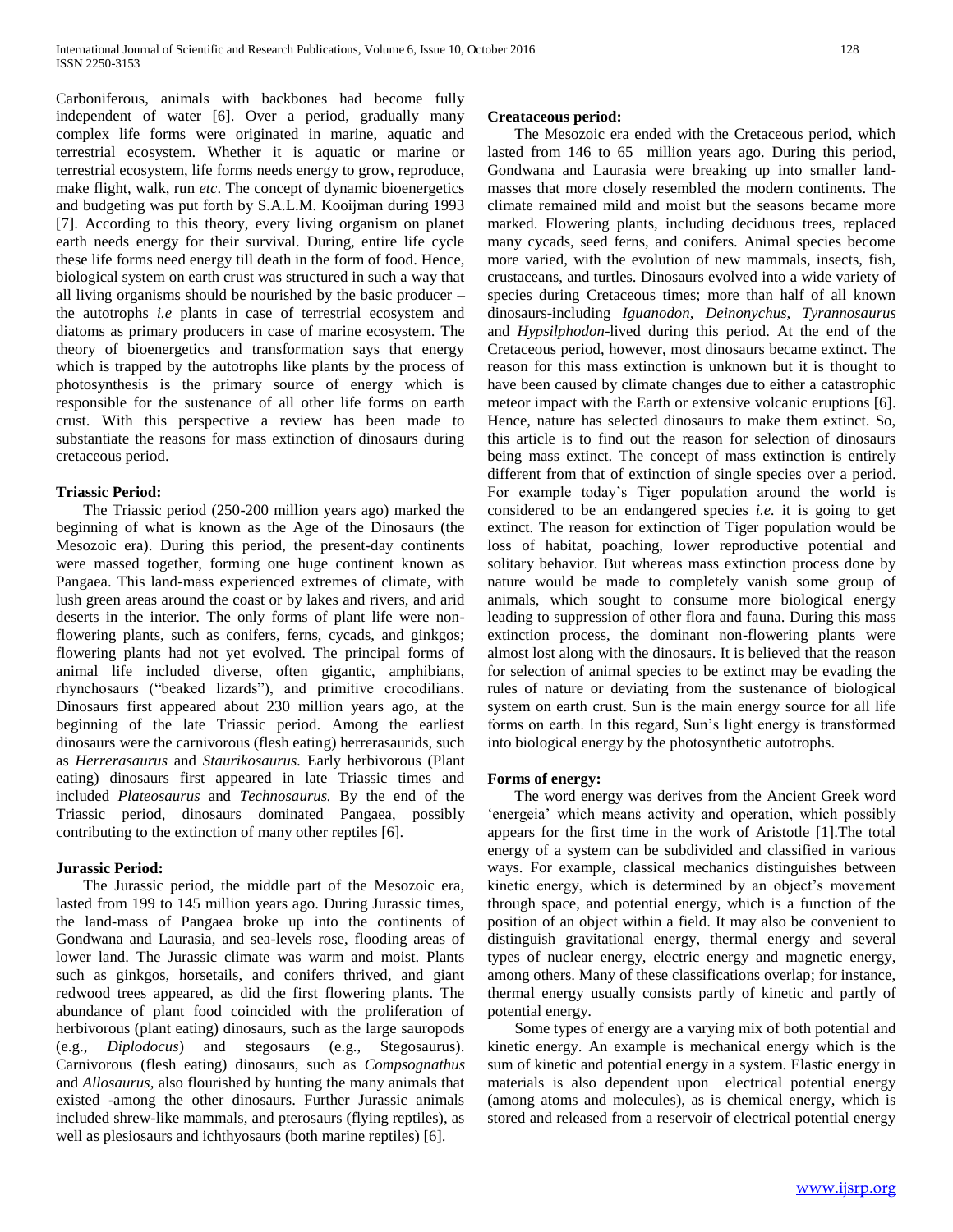between electrons, and the molecules or atom nuclei that attract them.

 Heat and work are special cases in that they are not properties of systems, but are instead properties of *processes* that transfer energy. In general how much energy is transferred among objects in certain ways during the occurrence of a given process. Heat and work are measured as positive or negative depending on which side of the transfer we view them from.

 Potential energy are often measured as positive or negative depending on whether they are greater or less than the energy of a specified base state or configuration such as two interacting bodies being infinitely far apart. Wave energies (such as radiant or sound energy), kinetic energy, and rest energy are each greater than or equal to zero because they are measured in comparison to a base state of zero energy: "no wave", "no motion", and "no inertia", respectively.

## **Energy in Physical aspects:**

 In physics, energy is a property of objects which can be transferred to other objects or converted into different forms [2]. The "ability of a system to perform work" is a common description, but it is misleading because energy is not necessarily available to do work [3]. For instance, in SI units, energy is measured in joules, and one joules is defined "mechanically", being the energy transferred to an object by the mechanical work of moving it a distance of 1 metre against a force of 1 Newton. However, there are many other definitions of energy, depending on the context, such as thermal energy, radiant energy, electromagnetic, nuclear, etc., where definitions are derived that are the most convenient.

 Common energy forms include the kinetic energy of a moving objects, the potential energy stored by an object's position in a force field (gravitational, electrical or magnetic), the elastic energy stored by stretching solid objects, the chemical energy released when a fuel burns, the radiant energy carried by light, and the thermal energy due to an object's temperature. All of the many forms of energy are convertible to other kinds of energy. In Newtonain physics, there is a universal law of conservation of energy which says that energy can be neither created nor be destroyed; however, it can change from one form to another.

 For "closed systems" with no external source or sink of energy, the first law of thermodynamics states that a system's energy is constant unless energy is transferred in or out by mechanical work or heat, and that no energy is lost in transfer. This means that it is impossible to create or destroy energy. While, heat can always be fully converted into work in a reversible isothermal expansion of an ideal gas, for cyclic processes of practical interest in heat engines. The second law of thermodynamics states that the system doing work always loses some energy as waste heat. This creates a limit to the amount of heat energy that can do work in a cyclic process, a limit called the available energy. Mechanical and other forms of energy can be transformed in the other directions into the thermal energy without such limitations. The total energy of a system can be calculated by adding up all forms of energy in the system.

 Examples of energy transformation include generating electric energy from heat via steam turbine, or lifting an object against gravity using electrical energy driving a crane motor.

Lifting against gravity performs mechanical work on the object and stores gravitational potential energy in the object. If the object falls to the ground, gravity does mechanical work on the object which transforms the potential energy in the gravitational field to the kinetic energy released as heat on impact with the ground. Our Sun transforms nuclear potential energy to other forms of energy: its total mass does not decrease due to that in itself, but its mass does decrease when the energy escapes out to its surroundings, largely as radiant energy.

## **Energy in chemical aspects:**

 In the context of chemistry, energy is an attribute of a substance as a consequence of its atomic, molecular or aggregate structure. Since a chemical transformation is accompanied by a change in one or more of these kinds of structure, it is invariably accompanied by an increase or decrease of energy of the substances involved. Some energy is transferred between the surroundings and the reactants of the reaction in the form of heat or light; thus the products of a reaction may have more or less energy than the reactants. A reaction is said to be exergonic if the final state is lower on the energy scale than the initial state; in the case of endergonic reactions the situation is the reverse. Chemical reactions are invariably not possible unless the reactants surmount an energy barrier known as the activation energy. The speed of a chemical reaction (at given temperature T) is related to the activation energy *E,* by the Boltzmann's population factor  $e^{-E/kT}$  – that is probability of molecule to have energy greater than or equal to *E* at the given temperature *T.* This exponential dependence of a reaction rate on temperature is known as the Arrhenius equation. The activation energy necessary for a chemical reaction can be in the form of thermal energy.

## **Energy in biological aspects:**

 In biology, energy is an attribute of all biological systems from the biosphere to the smallest living organisms. Within an organism it is responsible for growth and development of a biological cell or an organelle of a biological organism. Energy is thus often said to be stored by cells in the structures of molecules of substances such as carbohydrates (including sugars), lipids, and proteins, which release energy when reacted with oxygen in respiration. In human terms, the human equivalent (H-e) (Human energy conversion) indicates, for a given amount of energy expenditure, the relative quantity of energy needed for human metabolism, assuming an average human energy expenditure of 12500 kj per day and a basal metabolic rate of 80 watts. For example, if our bodies run (on average) at 80 watts, many times the 746 watts in one official horsepower. For tasks lasting a few minutes, a fit human can generate perhaps 1,000 watts. For an activity that must be sustained for an hour, output drops to around 300; for an activity kept up all day, 150 watts is about the maximum. The human equivalent assists understanding of energy flows in physical and biological systems by expressing energy units in human terms: it provides a "feel" for the use of a given amount of energy.

 Sunlight is also captured by plants as *chemical potential energy* in photosynthesis, when carbon dioxide and water (two low energy compounds) are converted into the high-energy compounds carbohydrates, lipids, and proteins. Plants also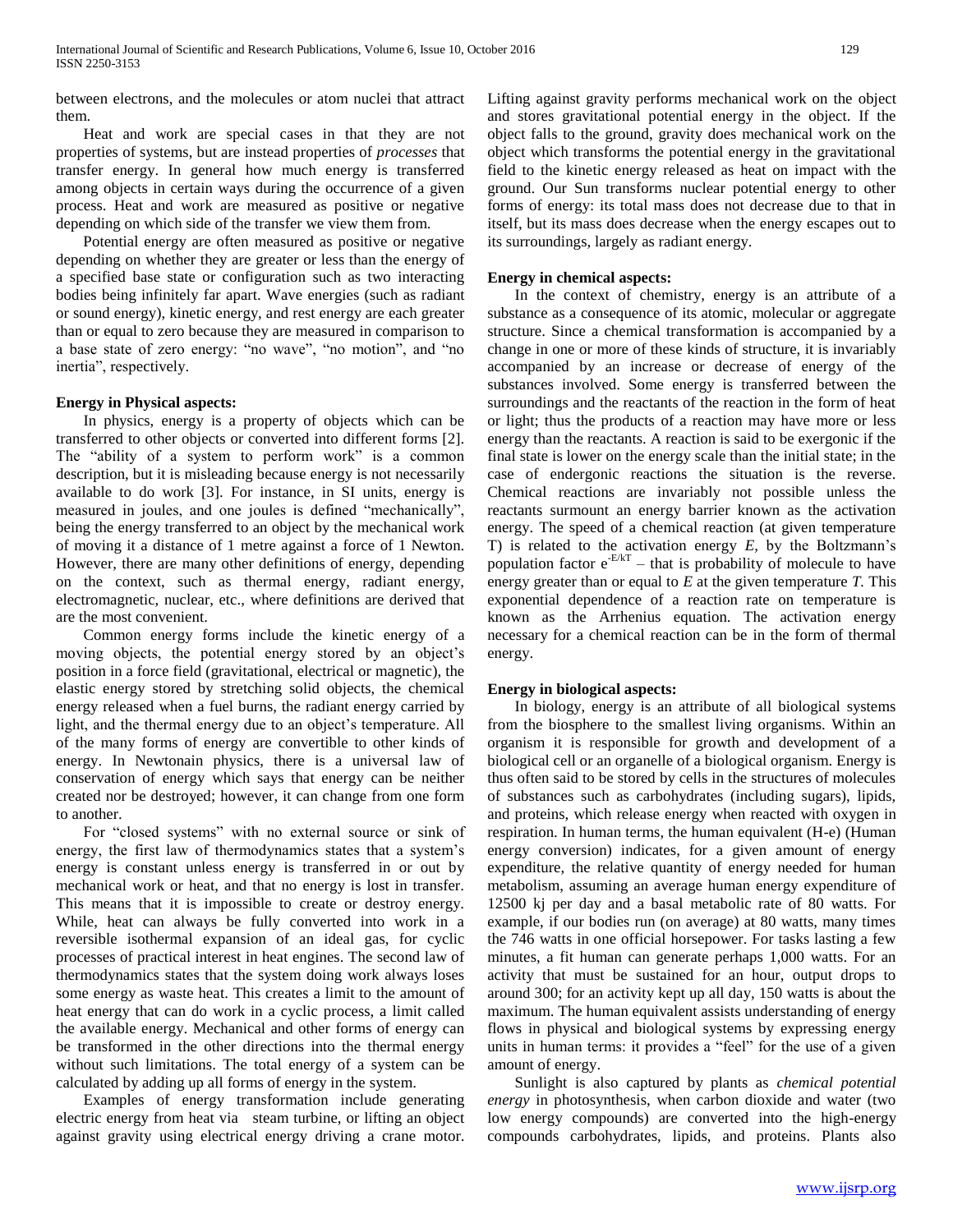release oxygen during photosynthesis, which is utilized by living organisms as an electron acceptor, to release the energy of carbohydrates, lipids and proteins. Release of the energy stored during photosynthesis as heat or light may be triggered suddenly by a spark, in a forest fire, or it may be made available more slowly for animal or human metabolism, when these molecules are ingested, and catabolism is triggered by enzyme action.

 Any living organisms relies on an external source of energyradiation from the Sun in the case of green plants, chemical energy in some form in the case of animals to be able to grow and reproduce. The daily 1500-2000 Calories (6-8MJ) is recommended for a human adult are taken as a combination of oxygen and food molecules, the latter mostly carbohydrates and fats, of which glucose  $(C_6H_{12}O_6)$  and stearin  $(C_{57}H_{110}O_6)$  are convenient examples. The food molecules are oxidized to carbon dioxide and water in the mitochondria

 $C_6H_{12}O_6 + 6O_2$  6CO<sub>2</sub> + 6H<sub>2</sub>O  $C_{57}H_{110}O_6 + 81.5O_2$  57CO<sub>2</sub> + 55H<sub>2</sub>O and some of the energy is used to convert ADP into ATP.  $ADP + HPO<sub>4</sub><sup>2</sup>$  $\longrightarrow$  ATP + H<sub>2</sub>O

The rest of the chemical energy in  $O_2$  [4] and the carbohydrate or fat is converted into heat: the ATP is used as a sort of "energy currency", and some of the chemical energy it contains is used for other metabolism when ATP reacts with OH groups and eventually splits into ADP and phosphate (at each stage of a metabolic pathway, some chemical energy is converted into heat). Only a tiny fraction of the original chemical energy is used for work:

gain in kinetic energy of a sprinter during a 100 m race: 4kj

 gain in gravitational potential energy of a 150 kg weight lifted through 2 metres: 3 kj

Daily food intake of a normal adult: 6-8 MJ

 It would appear that living organisms are remarkably inefficient (in the physical sense) in their use of the energy they receive (chemical energy or radiation) and it is true that most real machines manage higher efficiencies. In growing organisms the energy that is converted to heat serves a vital purpose, as it allows the organism tissue to be highly ordered with regard to the molecules it is built from. The second law of thermodynamics states that energy (and matter) tends to become more evenly spread out across the universe: to concentrate energy (or matter) in one specific place, it is necessary to spread out a greater amount of energy (as heat) across the remainder of the universe ("surroundings"). Simpler organisms can achieve higher energy efficiencies than more complex one, but the complex organisms can occupy ecological niches that are not available to their simpler brethren. The conversion of a portion of the chemical energy to heat at each step in a metabolic pathway is the physical reason behind the pyramid of biomass observed in ecology: to take step in the food chain, of the estimated 124.7 Pg/a of carbon that is fixed by photosynthesis, 64.3 Pg/a (52%) are used for the metabolism of green plants [5] *i.e.* reconverted into carbon dioxide and heat.

## **Energy in earth science aspects:**

 In geology, continental drift, mountain ranges, volcanoes, and earthquakes are phenomena that can be explained in terms of energy transformation in the Earth's interior, while meteorological phenomena like wind, rain, hail, snow, lightening, tornadoes and hurricane are all result of energy transformation brought about by solar energy on the atmosphere of the planet Earth.

 Sunlight may be stored as gravitational potential energy after it strikes the Earth, as (for example) water evaporates from oceans and is deposited upon mountain(where, after being released at a hydroelectric dam, it can be used to drive turbines or generators to produce electricity). Sunlight also drives many weather phenomena, save those generated by volcanic events. An example of a solar-mediated weather event in a hurricane, which occurs when large unstable areas of warm ocean, heated over month, give up some of their thermal energy suddenly to power a few days of violent air movement.

 In a slower process, radioactive decay of atoms in the core of the earth releases heat. This thermal energy drives plate tectonics and may lift mountains, via orogenesis. This slow lifting represents a kind of gravitational potential energy storage of the thermal energy, which may be later released to active kinetic energy in landslides, after a triggering event. Earthquakes also release stored elastic potential energy in rocks, a store that has been stored as potential energy in the Earth's gravitational field or elastic strain (mechanical potential energy) in rocks. Prior to this, they represent release of energy that has been stored in heavy atoms since the collapse of long-destroyed supernova stars created these atoms.

## **Energy in Cosmological aspects:**

 In cosmology and astronomy the phenomena of stars, nova, supernova, quasars and gamma-ray bursts are the universe's highest-output energy transformation of matter. All stellar phenomena (including solar activity) are driven by various kinds of energy transformation. Energy in such transformation is either from gravitational collapse of matter (usually molecular hydrogen) into various classes of astronomical objects (stars, black holes, etc.,) or from nuclear fusion (of lighter elements, primarily hydrogen). The nuclear fusion of hydrogen in the Sun also releases another store of potential energy which was created at the time of Big Bang. At that time, according to theory, space expanded and the universe cooled too rapidly for hydrogen to completely fuse into heavier elements. This meant that hydrogen represents a store of potential energy that can be released by fusion. Such fusion process is triggered by heat and pressure generated from gravitational collapse of hydrogen clouds when they produce stars, and some of the fusion energy is then transformed into sunlight.

## **Bioenergetics, transformation and concept of mass extinction:**

 Since all the organisms are serving as food for other life forms at the trophic level organization, all living organisms on earth crust are called bio-energy. Hence, bio-energy means biological energy which includes bacteria, protozoa, fungus, algae, plants, animals *etc.,* Bio-energy is the stored form of energy which was actually derived from solar energy. This bioenergy is spread on earth crust and they are confined only to the biosphere. Broadly bio-energy has been classified into autotrophic bio-energy and dependent bio-energy. Examples of